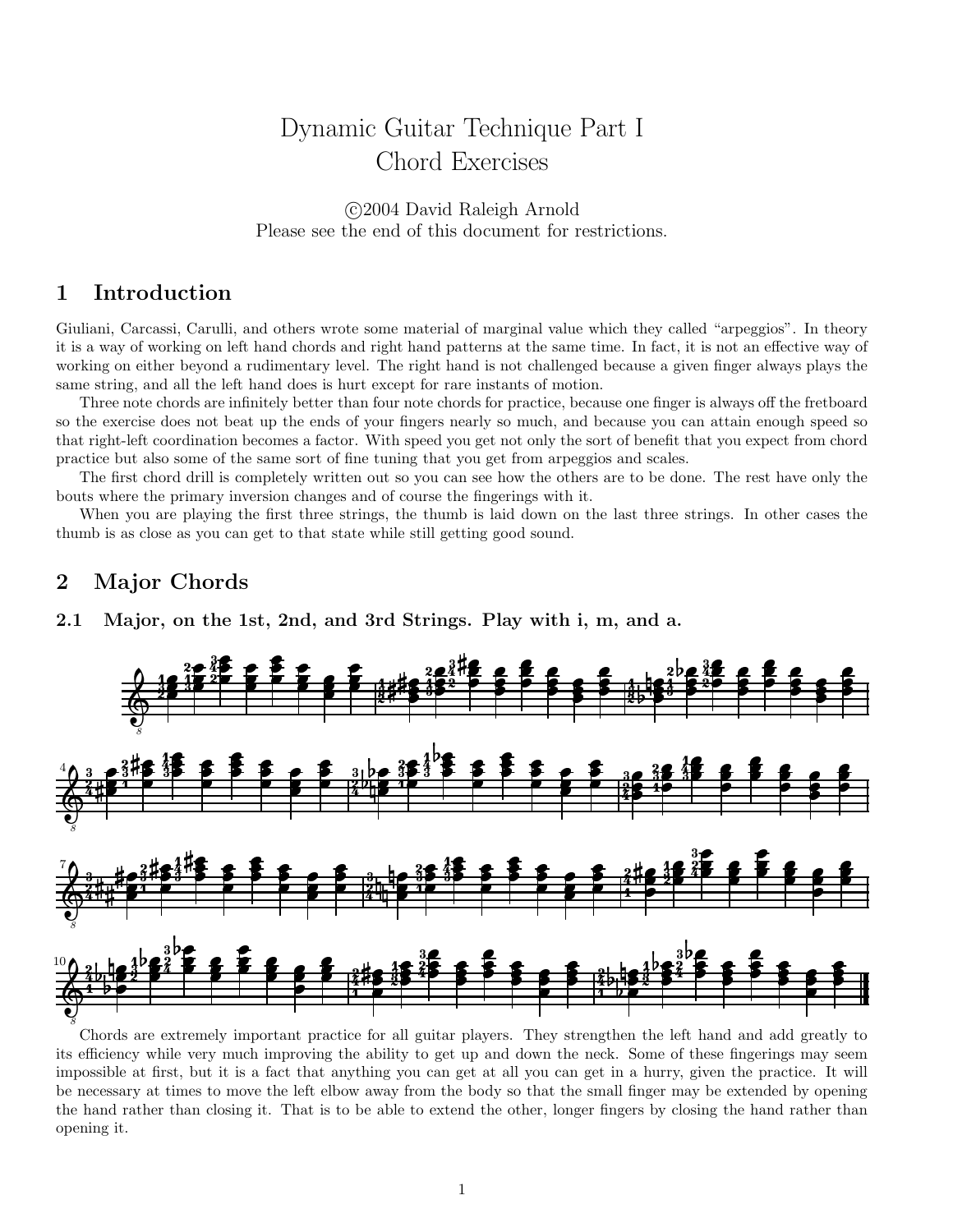2.2 Major, on the 2nd, 3rd, and 4th Strings. Play with t, m, and a.



2.3 Major, on the 3rd, 4th and 5th Strings. Play with t, i, and m.



- 3 Minor Chords
- 3.1 Minor, on the 1st, 2nd, and 3rd Strings. Play with i, m, and a.



3.2 Minor, on the 2nd, 3rd, and 4th Strings. Play with t, m, and a.



3.3 Minor, on the 3rd, 4th and 5th Strings. Play with t, i, and m.



- 4 Diminished Triads
- 4.1 Diminished, on the 1st, 2nd, and 3rd Strings. Play with i, m, and a.



4.2 Diminished, on the 2nd, 3rd, and 4th Strings. Play with t, m, and a.